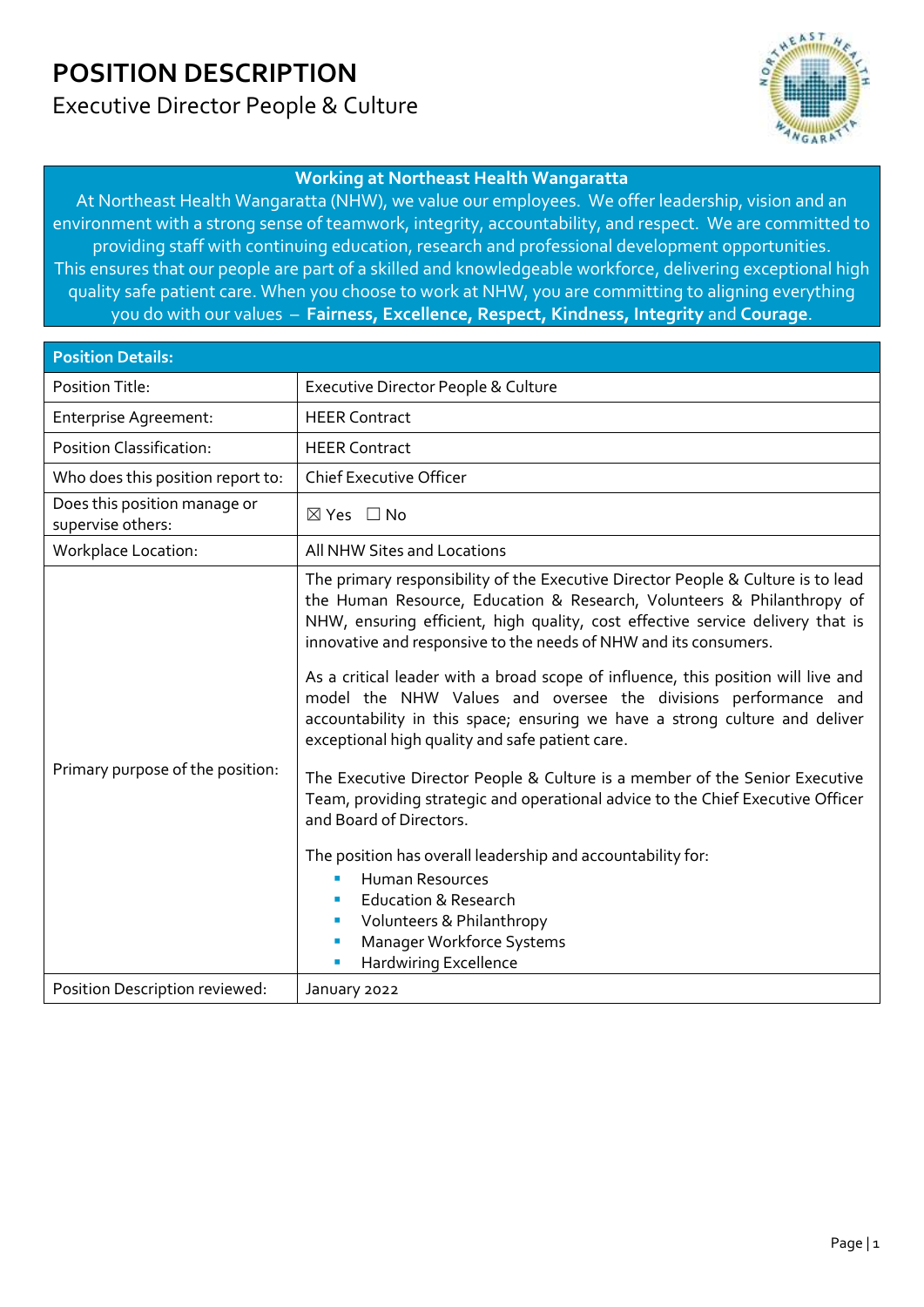## **POSITION DESCRIPTION** Executive Director People & Culture

1.

2.

4.

5.

7.

9.

11.

1.

 $2<sub>1</sub>$ 

3.

4.

5.



### **Key Accountabilities:** Manage NHW People & Culture Department in accordance with the financial and business plans, strategic directions and in accordance with the instructions of the CEO Work closely with the CEO, the Senior Executives, Leadership Team and Board of Directors to ensure effective support to the delivery of exceptional patient centred care services 3. Establish meaningful metrics to assess, document and communicate processes and operations across services Participate and contribute to the development and implementation of the organisation's Operational Plan and Strategic Plan Be jointly accountable for quality outcomes, standards of patient care, performance improvement, process management, consumer satisfaction, business operations, resource utilisation, and management development 6. Ensure satisfaction with services delivered by the People & Culture Department to our customers Provide specialist advice, guidance and support regarding current Industrial Award provisions, legislative matters, and change management processes relating to structural reforms 8. Ensure the accurate application of and implementation of all Enterprise Agreements when they fall due Guide, support and deliver individual and broad employee relations outcomes including coordinating disciplinary matters and investigations. 10. Performance reporting information and statistics for the Executive and Board reports Attend meetings of the Board of Directors and other NHW Committees and meetings as required , acknowledging that out of hours attendance is required 12. Commit to and ensure NHW hardwiring excellence program is embedded in all corporate departments 13. Other tasks as directed by the CEO **Key Relationships: Internal External** 1. Chief Executive Officer 1. 1. Department of Health and Human Services Executive and Regional Directors 2. Senior Executive Team 2. Public and Private Sector Organisations 3. Operational Directors, VMO's, Managers and Staff  $\parallel$  3. NHW Consumers and Community Groups 4. Chairperson of the Board and Board Members 5. All NHW Workforce **Key Selection Criteria:** Tertiary qualifications in a relevant and appropriately related discipline, with at least 5 years' experience in a dedicated Human Resources role, with experience at leadership level Strong technical HR capability with hands on experience in industrial relations, leading performance and behavioural processes, change management, leadership coaching, applying strategic problem solving and application of policies and processes Demonstrated strategic and operational leadership skills, which ensures the division's workforce is aligned to the strategic direction of the health service, its values and subsequently inspires this workforce to strive for excellence and innovation Exceptional communication skills, executive report writing capability, proven interpersonal skills and the ability to liaise with staff, VMO's, contractors and community at all levels Demonstrated sound knowledge of workforce challenges at both the broad and the specific level in order to drive accountability and performance across the team 6. Experience in growing and building the professional development capability across an organisation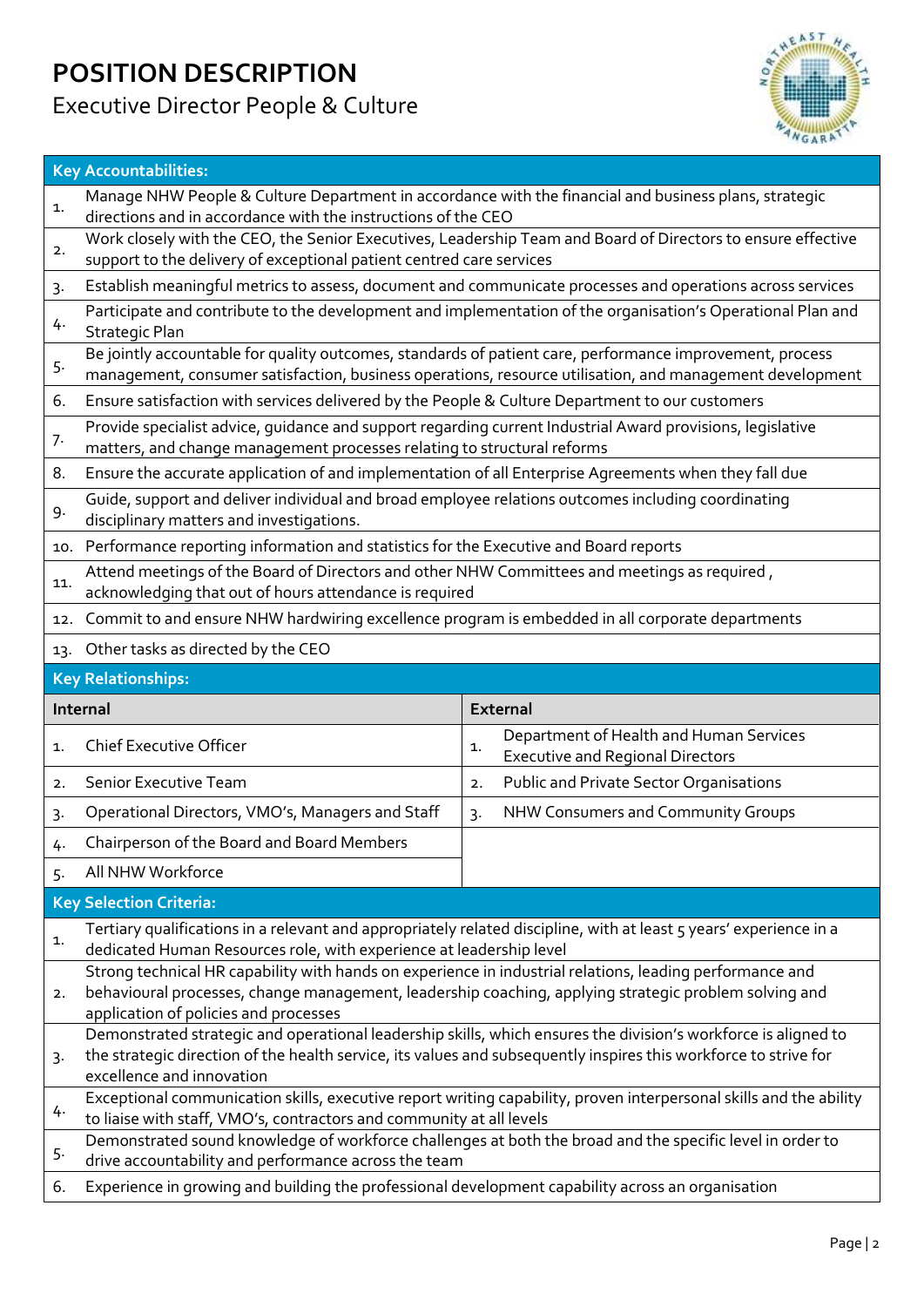# **POSITION DESCRIPTION**



## Executive Director People & Culture

- 7. Highly organised with ability to prioritise workloads, managing multiple and demanding deadlines whilst
- undertaking relevant administrative and reporting tasks and upholding a professional demeanour
- 8. A capacity to engage and influence stakeholders

#### **In addition to the above, all staff must have an remain current for continued employment, the following:**

- 1. Covid-19 Vaccination
- 2. Current Class C Driver's Licence
- 3. A current National Police Check (renewed every 3 years)
- 4. A current Employer Working with Children Check (renewed every 5 years)

#### **Immunisation:**

It is a condition of appointment that all employees comply with our immunisation requirements during employment. This position is classified as Category C. Covid-19 Vaccination and yearly Flu Vaccination required.

#### **Diversity:**

We encourage you to bring your 'whole self to work'. NHW is a safe and inclusive workplace. We value the visible and invisible qualities that make you who you are. We expect our workforce to align with our diversity expectations and programs. Working at NHW means you are on board with our journey, you will show respect, understanding and kindness to other regardless of ethnicity, sexuality, identity or any other protected attribute. We particularly acknowledge the traditional custodians of our land and pay our respects to elders past, present and emerging.

#### **Mandatory Training:**

It is a condition of appointment that all employees complete Mandatory Training and Clinical Competencies as required upon commencement, annually and in accordance with timelines specified in relevant health service policies and procedures.

#### **Performance & Accountability:**

A review of performance shall be undertaken within six months following commencement and annually thereafter. There is an expectation that staff will assume responsibility for completion of any learning requirements advised by the organisation.

#### **Quality and Risk Management:**

In order to help ensure continued employee, patient safety and quality of care:

- Understanding individual responsibility for consumer safety, quality and risk and adhere to the relevant policies, procedures and guidelines at NHW
- Comply with requirements of the National Safety and Quality Health Service Standards, Aged Care Quality Standards and other relevant standards, regulations and legislative requirements.
- Contribute to organisational quality and safety initiatives and participate in the development and review of policies and procedures as appropriate
- Minimise the risk of infection to consumers, residents, employees, visitors, contractors and the general public
- Maintain a safe working environment at all times
- Identify, report and manage risks and ensure actions are taken to prevent and minimise harm to consumers and our workforce

Staff are required to abide by the Code of Conduct for NHW.

#### **Occupational Health & Safety and Wellbeing:**

The safety, health and wellbeing of employees is a priority for NHW and I recognise the importance of an environment that promotes and nurtures the physical, mental, emotional and social wellbeing of all individuals. I commit to:

Comply with instructions given for their own safety and health and that of others, in adhering to safe work procedures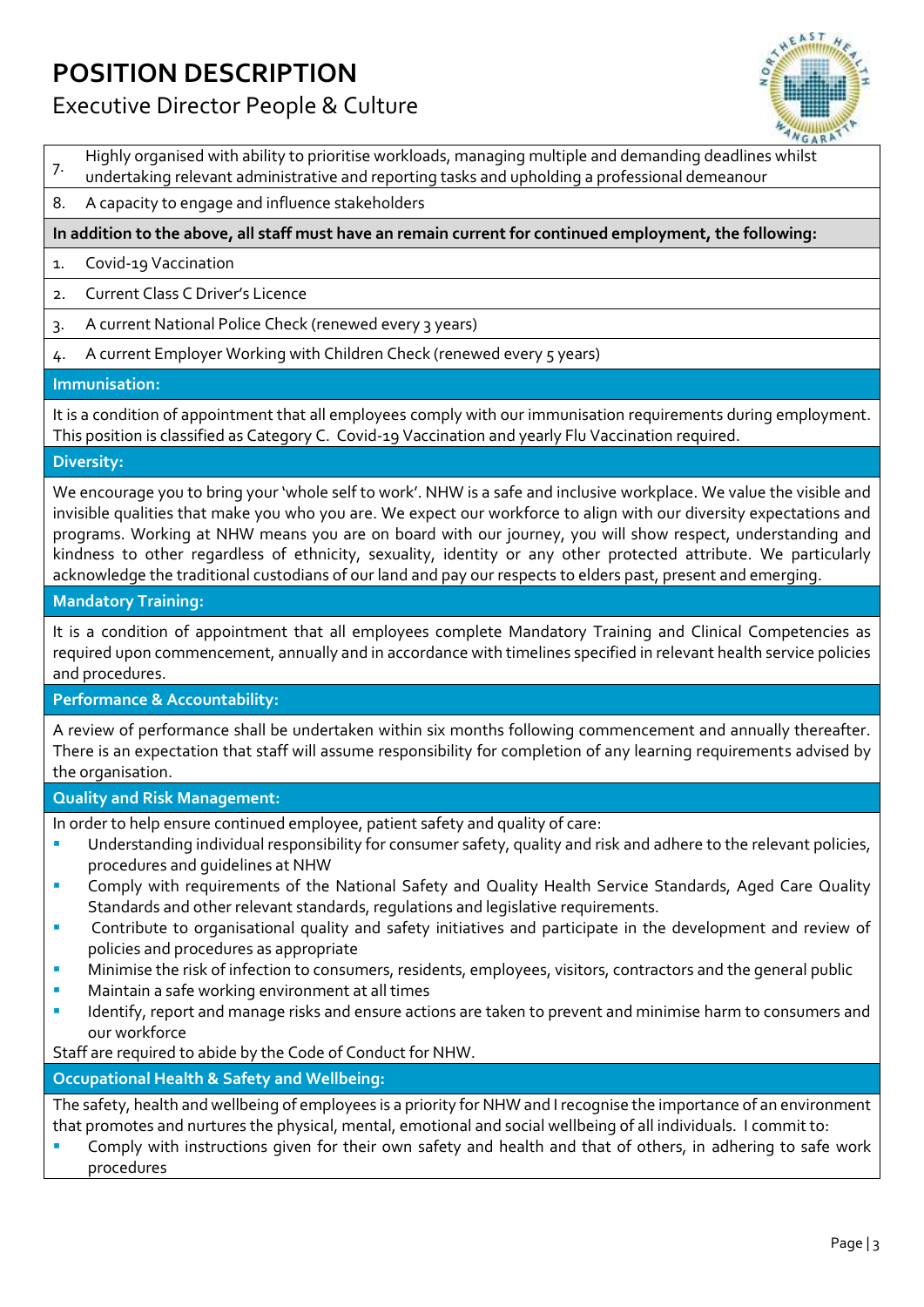# **POSITION DESCRIPTION**

## Executive Director People & Culture



- **•** Take reasonable care to ensure their own safety and health and that of others, and to abide by their duty of care provided for in the legislation
- **Reporting through the incident management system any near misses or incidents as they occur**
- Not place others at risk by any act or omission
- Not wilfully or recklessly interfere with safety equipment
- Partaking in the promotion of the health and wellbeing of employees
- **E** Contributing to an inclusive and health promoting environment
- Promoting our values and vision

An organisational culture that promotes positive mental health and wellbeing through supportive leadership, employee participation and shared decision making.

#### **Policies & Procedures:**

Whilst the policies and procedures do not form part of your employment contract it is expected that you will comply with NHW's policies, procedures and reasonable instructions at all times during the course of your employment.

#### **Confidentiality:**

Confidentiality is a matter of concern for all persons who have access to personal information about patients, clients, residents or employees of NHW. Staff must understand and accept that in accessing this personal information they hold a position of trust relative to this information. In recognising these responsibilities staff must agree to preserve the confidential nature of this information. Failure to comply with this agreement may result in disciplinary action and may include termination of employment.

#### **Declaration:**

As the incumbent of this position, I acknowledge that I have read this Position Description, understand its contents and agree to work in accordance with the contents therein. I understand that other duties may be directed from time to time.

I understand and accept that I must comply with the policies and procedures applicable to NHW. I also agree to strictly observe the NHW Code of Conduct and policy on confidentiality of commercial and patient information or such sensitive information that I may come across in the course of my employment.

| Name:      |  |
|------------|--|
| Signature: |  |
| Date:      |  |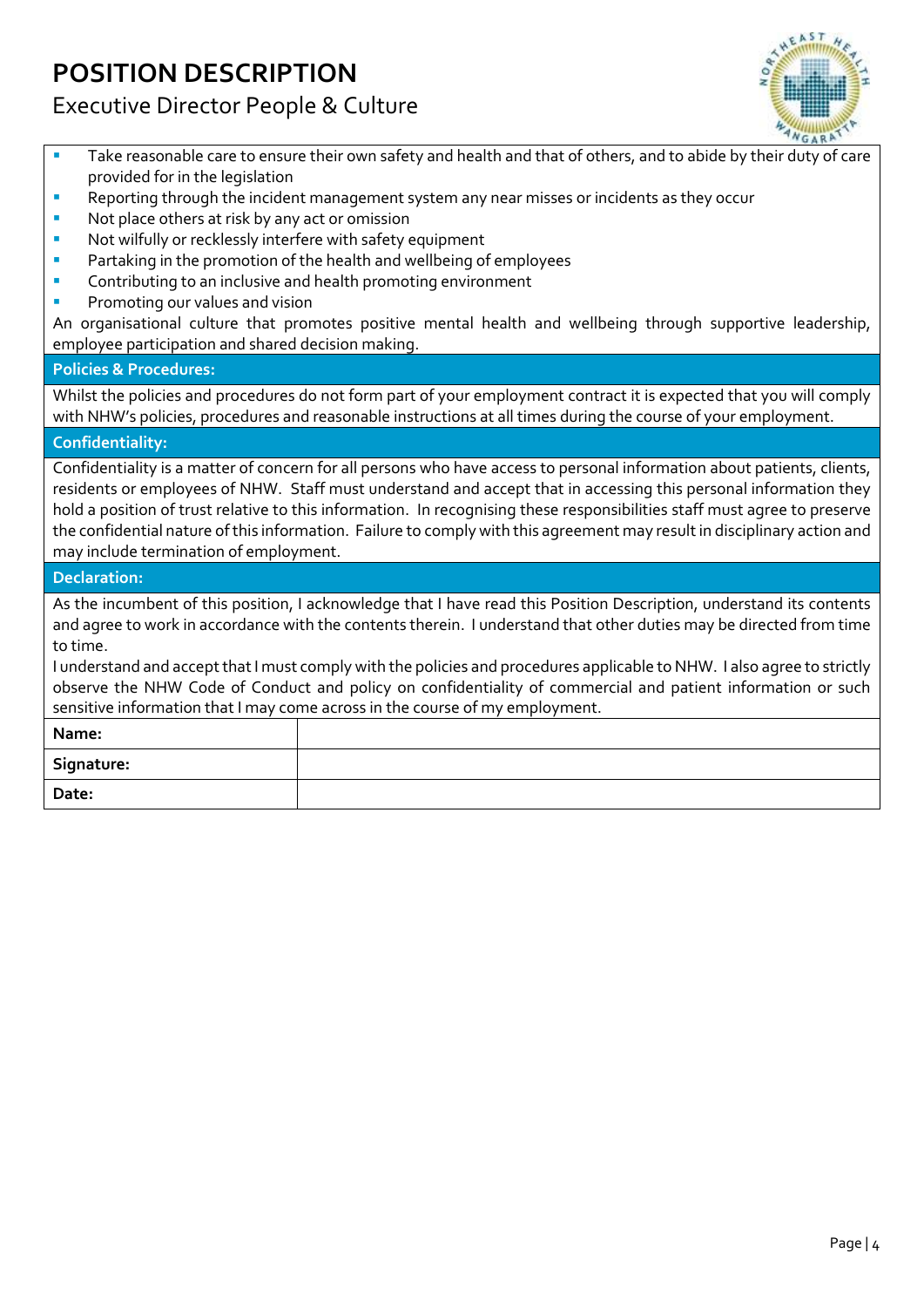## **POSITION DESCRIPTION** – Jobs Demands Checklist Executive Director People & Culture



The purpose of this section is to describe the physical and psychological risk factors associated with the job. Applicants must review this form to ensure they can comply with these requirements and successful applicants will be required to sign an acknowledgment of their ability to perform the job demands of the position.

| Position:                  | Executive Director People & Culture |  |  |  |  |
|----------------------------|-------------------------------------|--|--|--|--|
| Department / Unit:         | Executive Leadership Team           |  |  |  |  |
| <b>Workplace Location:</b> | All NHW Sites & Locations           |  |  |  |  |

| <b>Frequency Definitions:</b>                                                            |   |                                                                                     |
|------------------------------------------------------------------------------------------|---|-------------------------------------------------------------------------------------|
| Infrequent - intermittent activity exists for a short time<br>on a very infrequent basis |   | Constant - activity exists for more than 2/3 or the time<br>when performing the job |
| Occasional - activity exists up to 1/3 of the time when<br>performing the job            | R | Repetitive - activity involved repetitive movements                                 |
| Frequent - activity exists between 1/3 and 2/3 of the time<br>when performing the job    | N | Not Applicable - activity is not required to perform the<br>iob                     |

| <b>Demands</b>                     | <b>Description</b>                                                             |          | <b>Frequency</b> |   |  |   |   |  |  |
|------------------------------------|--------------------------------------------------------------------------------|----------|------------------|---|--|---|---|--|--|
|                                    |                                                                                |          | $\Omega$         |   |  | R | N |  |  |
| <b>Physical Demands:</b>           |                                                                                |          |                  |   |  |   |   |  |  |
| Sitting                            | Remaining in a seated position to perform tasks                                |          |                  |   |  | X |   |  |  |
| Standing                           | Remaining standing without moving about to perform tasks                       |          |                  | X |  |   |   |  |  |
| Walking                            | Floor type: even / uneven / slippery, indoors / outdoors, slopes               |          | X                |   |  |   |   |  |  |
| Running                            | Floor type: even / uneven / slippery, indoors / outdoors, slopes               |          |                  |   |  |   | X |  |  |
| Bend / Lean Forward from<br>Waist  | Forward bending from the waist to perform tasks                                | X        |                  |   |  |   |   |  |  |
| <b>Trunk Twisting</b>              | Turning from the waist while sitting or standing to perform tasks              | X        |                  |   |  |   |   |  |  |
| Kneeling                           | Remaining in a kneeling posture to perform tasks                               | X        |                  |   |  |   |   |  |  |
| Squatting / Crouching              | Adopting a squatting or crouching posture to perform tasks                     | $\times$ |                  |   |  |   |   |  |  |
| Leg / Foot Movement                | Use of leg and / or foot to operate machinery                                  | X        |                  |   |  |   |   |  |  |
| Climbing (stairs / ladders)        | Ascend / descend stairs, ladders and steps                                     | X        |                  |   |  |   |   |  |  |
|                                    | Light lifting and carrying (o - 9 kg)                                          |          | X                |   |  |   |   |  |  |
| Lifting / Carrying                 | Moderate lifting and carrying $(10 - 15$ kg)                                   | X        |                  |   |  |   |   |  |  |
|                                    | Heavy lifting and carrying (16 kg and above)                                   |          |                  |   |  |   | X |  |  |
| Reaching                           | Arms fully extended forward or raised above shoulder                           |          | X                |   |  |   |   |  |  |
| Pushing / Pulling /<br>Restraining | Using force to hold / restrain or move objects toward or away from<br>the body |          | X                |   |  |   |   |  |  |
| Head / Neck Postures               | Holding head in a position other than neutral (facing forward)                 | X        |                  |   |  |   |   |  |  |
| Hand & Arm Movements               | Repetitive movements of hands and arms                                         |          | X                |   |  |   |   |  |  |
| Grasping / Fine<br>Manipulation    | Gripping, holding, clasping with fingers or hands                              |          | X                |   |  |   |   |  |  |
| Work At Heights                    | Using ladders, footstools, scaffolding, or other objects to perform<br>work    | X        |                  |   |  |   |   |  |  |